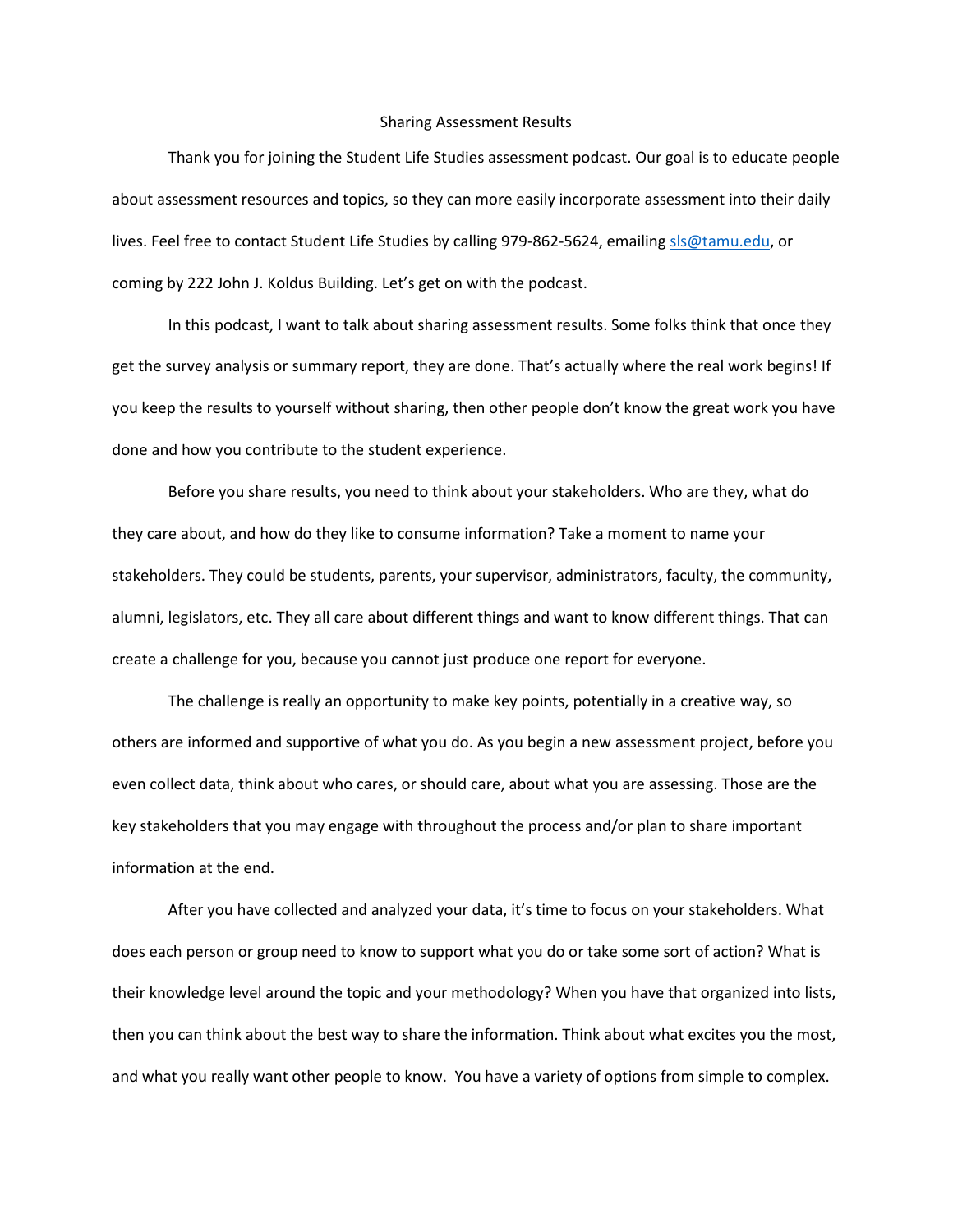You could prepare one or more one-page executive summaries. This might be good for folks who do not have a lot of time, but need to know key pieces. For people who want more detail, you could be preparing a full report covering the whole assessment project and including tables, charts, or graphs. You can describe a lot of quantitative information using tables, charts, and graphs but you probably still need some sort of descriptor or key point about the visual.

If you have a qualitative data, think about how you want describe what you have gathered. In a report, you may include some impactful quotes. On the other hand, if you want a quick visual to highlight themes, you could create a word cloud using a system such as Wordle.

You could prepare something more eye-catching in a poster, flyer, or even table tent that highlights a couple of key findings or actions. Online, you may want to use data visualization tools, such as Tableau to create visually appealing and interactive charts. Infographics are also popular right now to share key points.

Think about what social media platforms you want to use for various stakeholders. In a few words, you can share information and push people to your website for more detailed information. Different audiences use different platforms, so you can also tailor your message to each if you want.

If you are lucky enough to get in front of an audience, you can create a presentation. This is a great way to engage people in a conversation about their reactions to your information. Be sure to allow time for questions or build that conversation time into the presentation.

No matter how you share, here are a few tips. Keep you results easy to read and digest. Eliminate jargon. Put information in an order that makes sense. Round percentages to the nearest whole percent. Use percentages rather than raw numbers. Label tables and other visual-aides. Pay attention to font size and color.

Sharing results doesn't have to be a boring, academic endeavor. Be creative as it makes sense and get other people involved to help you—you don't have to do it in a vacuum.